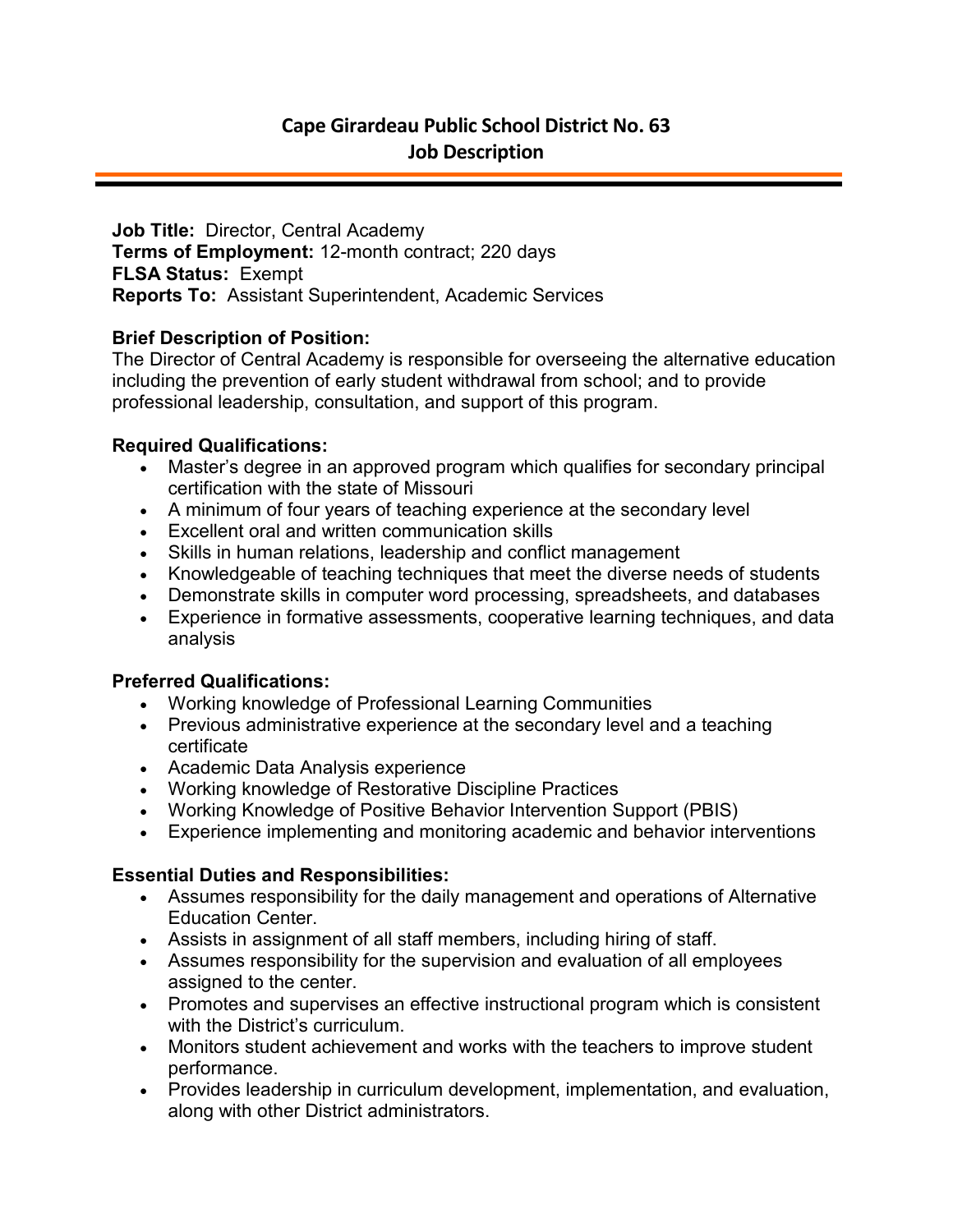- Administers the building budget, approves needed building supplies and materials in compliance with state regulations, policies and regulations of the school board.
- Establishes and maintains good relationships with parent organizations, community members, civic, service and professional organization.
- Communicates with staff, parents, students and student performance and needs.
- Assumes responsibility for the security, safety of students and appearance of the physical plant.
- Identifies opportunities for professional growth of staff.
- Assures that District, state and federal guidelines used in providing services to exceptional children are followed.
- Determines building schedules, assigns all staff members and students within the building.
- Participates in District meetings and committee assignments.
- Performs other duties as assigned by supervisor.

## **Hazards:**

For some buildings, stairs, chalk dust and exposure to communicable diseases may be a potential hazard. In science labs, there could be exposure to chemicals and fumes. Equipment that supports classroom instruction could be potentially hazardous under certain conditions.

# **Physical Demands/Environmental Factors:**

- Ability to work in a climate controlled building, as well as in inclement weather.
- Ability to stand, walk, and move around for long periods of time
- Requires constant hand-eye/mind-eye coordination, hearing; intermittent walking, talking and writing.
- Frequent keyboarding and repetitive motions with wrists, fingers, and hands are required.
- Ability to see and read, with or without vision aids, a computer screen and printed matter, and to distinguish colors.
- Sufficient hearing to understand speech at normal room levels, and to hear and understand speech on the telephone.
- Manual dexterity to operate a telephone and enter data into a computer using both hands.
- Ability to communicate, effectively and efficiently with sufficient volume to be heard in normal conversation, on the telephone, and addressing groups.
- Ability to exert up to 30 pounds of force to lift, carry, push, pull, or otherwise move objects.
- Ability to lift, bend, stoop, pull, grasp, and carry a variety of objects of different shapes and sizes.